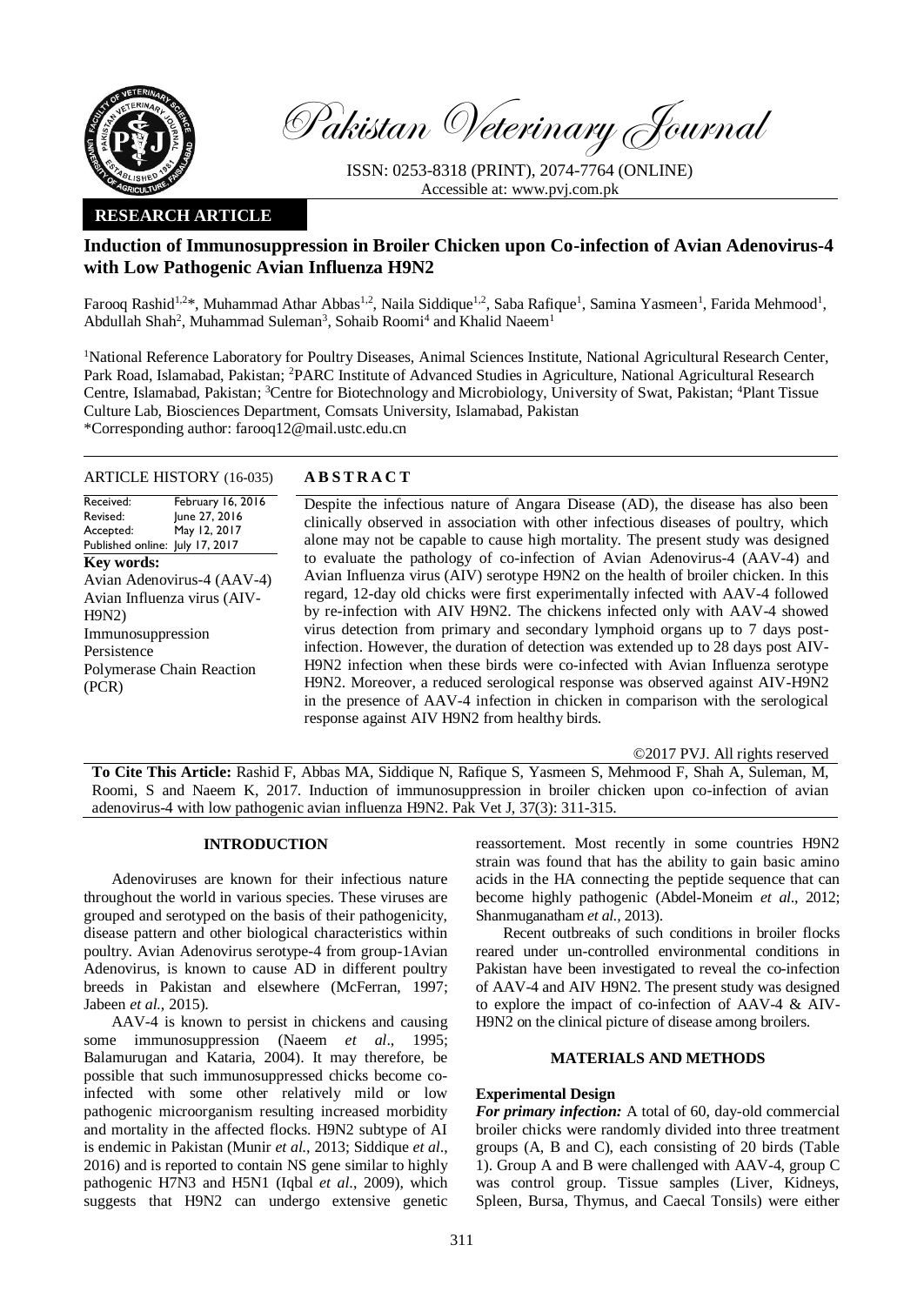collected from dead birds or post slaughtering of one bird from each group on daily basis. The sera collected from daily bleeding were analyzed by Agar Gel Precipitation Test (AGPT) against reference AAV-4 antigen while the tissue samples were analyzed through AGPT and PCR for the presence of AAV-4.

*For induction of immunosuppression:* A total of 72, dayold commercial broiler chicks were randomly divided into twelve treatment groups (G1-G12), each group consisting of 6 birds, G11 was only given AIV-H9 infection intranasally and G12 is non-infected control. For this purpose, the broiler chicks were subjected to co-infection by AAV-4 and LPAIV H9N2 (Table 2). The birds were sampled for serum on weekly basis, while swabs (oral and cloacal) were taken twice a week post AIV infection. The tissues from the dead birds were taken on the day of mortality and at the termination of experiment at day 30 post AIV infection.

**Source of viruses:** The AAV-4 and Low Pathogenic AIV (LPAIV) serotype H9N2 were obtained from the repository of National Reference Laboratory for Poultry Diseases (NRLPD), Animal Science Institute (ASI), National Agriculture Research Center **(**NARC), Islamabad. The selection of above viruses was made on the basis of their involvement in clinically overt infection of AD and Avian Influenza. The following isolates were used in this study: 1. AAV/Chicken/Murree/NARC-26946/2011 (AAV-4) 2. A/Chicken/Abbottabad/NARC-25717/2011(AIV-H9N2)

**Virus isolation and identification:** The swabs and tissue samples were subjected to virological evaluation through AGPT, Polymerase Chain Reaction (PCR), Reverse Transcriptase Polymerase Chain Reaction (RT-PCR) and virus isolation and identification.

For detection of AAV4/AIV in tissue samples, a 20% w/v tissue homogenate was prepared using biomaster stomacher-80 (Seward Ltd., UK) for 2 minutes at high speed. The homogenate was then centrifuged at 400g refrigeration at  $4^{\circ}$ C for 10 minutes using 5804R centrifuge (Eppendorf, Germany). The supernatant was collected as virus source and stored at -20<sup>0</sup>C until further use. While 0.5 ml of normal saline was added to each swab sample and mixed gently in sterile sampling tubes and centrifuged at 2000 rpm at  $4^{\circ}$ C for 10 minutes using 5804R centrifuge (Eppendorf, Germany). The supernatant was collected as virus source and stored at -20<sup>0</sup>C until further use. In case of AAV, AGPT was performed for detection of viral antigen using standard protocol as described earlier (Crowle, 1973).

For further identification of the AAV-4 from the tissues and swab samples collected during the study; DNA extraction was done by easy DNA Kit (Invitrogen Inc. USA) following the manufacturer's protocols while PCR was performed using Dream Taq Green PCR Master Mix (Thermo Fisher Scientific Inc.; Fermentas Cat # K1081) using the earlier developed protocol (Jiang *et al*., 1999) with certain modifications.

For isolation and identification of AIV-H9N2, 0.1 ml of sterile inoculum was injected in 9 days old embryonated chicken eggs through allantoic route. The allantoic fluid was collected after 48 hrs and Hemagglutination Assay (HA) was performed for confirmation of presence of influenza viruses (Senne, 1998). The HI protocols were used to identify virus subtypes in allantoic fluid (Pedersen, 2008). Further confirmation of virus was carried out by RT-PCR. For this purpose, RNA extraction was done with QIAmp Viral RNA mini kit according to the manufactures instructions (QIAmp Viral RNA mini kit, QIAGEN, USA, CAT # 52906). RT-PCR was performed using Superscript-II One Step RT-PCR Kit with Platinum Taq (Invitrogen Inc. USA) by following standard protocols (Siddique *et al*., 2008).

**Serological analysis:** The sera were analyzed against AAV-4 using AGPT following the standard protocols (McFerran, 1997). While the serological response against AIV-H9N2 was evaluated by hemagglutination inhibition (HI) test using the standard protocols (Pedersen, 2008).

#### **RESULTS**

**Virological analyses:** In immunosuppression experiment, higher morbidity and mortality was observed in the groups infected with AAV subcutaneously as compared to the groups orally inoculated. Group 1-5 which were orally infected with AAV-4, a total of 6 birds died among all birds of these groups, while tissues of only 5 birds were found positive for AAV detected by PCR. However, Groups 6 to 10 which were subcutaneously infected with AAV-4, morbidity was observed in almost all birds of each group except for control group. Moreover, a total of 8 birds died in different groups subcutaneously infected with AAV-4 which were found positive for AAV through PCR. While no swabs were found positive for AAV in both the categories of AAV infected birds either with AGPT or PCR (Table 3).

Although most of the birds of each group infected with AIV were found positive for AIV through PCR for viral shedding in the swabs, no shedding was observed in AIV control groups while tissues of 7 birds were found positive for AIV-H9N2 through PCR from all the groups co-infected with AIV and AAV (Table 3). Moreover, tissues of only 3 out of 6 dead birds were found positive for AIV through PCR in group 11 which was infected with AIV only (AIV positive control group). In addition, there was no detection either from tissues or swabs from the group 12 which was kept as negative control for both AIV and AAV (Table 3).

In primary infection experiment, AAV was found detectable up to 7 days post infection in the birds challenged by either oral or sub cut route of infection. However, a prolonged detection of AAV was observed up to 38 days post AAV infection when the birds were coinfected with AIV-H9N2 at 10 days post AAV infection. A total of 5 birds were found positive for AAV in different groups infected with AAV orally while 8 birds from the groups infected subcutaneously were found positive for AAV by PCR (Table 4).

**Table 1:** Experimental design of primary infection experiment in chickens infected at 12 days of age with AAV-4 at  $10^3$  TCID50. Treatment group A and B infected via oral and Sub cut routes respectively, Group C Negative Control.

| respectively, Group C inegative Control. |       |            |            |        |
|------------------------------------------|-------|------------|------------|--------|
| Treatment                                | No of | Route of   | Virus Load | Amount |
| groups                                   | birds | infection  |            | (ml)   |
|                                          | 20    | Oral       | $10^{-3}$  | 0. I   |
| в                                        | 20    | Sub-Cut    | $10^{-3}$  | 0. I   |
|                                          | 20    | <b>NIL</b> | NIL        | NIL    |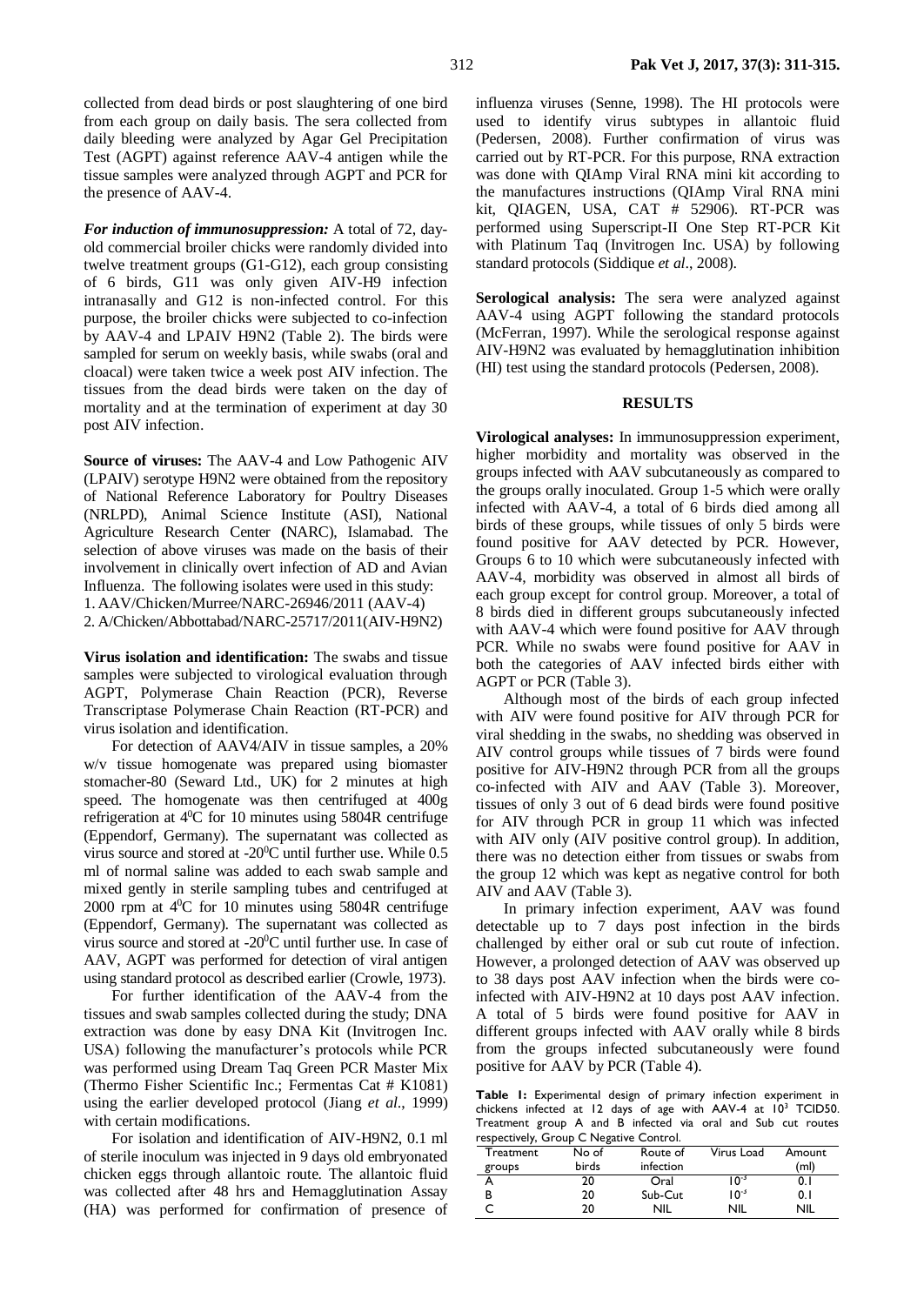|                                                                                                                                          | Table 2: Experimental design of induction of immunosuppression. Treatment groups (G1-G5) were infected with a dose of 10 <sup>4</sup> LD <sub>50</sub> /ml of AAV4 |
|------------------------------------------------------------------------------------------------------------------------------------------|--------------------------------------------------------------------------------------------------------------------------------------------------------------------|
| orally and those in treatment groups (G6-G10) were inoculated with a dose of 10 <sup>4</sup> LD <sub>50</sub> /ml of AAV4 subcutaneously |                                                                                                                                                                    |

| Treatment | No. of | HPS infection at         | Challenge with AIV-H9N2 | Sampling Post AIV-H9N2 Infection |                        |                                         |  |  |
|-----------|--------|--------------------------|-------------------------|----------------------------------|------------------------|-----------------------------------------|--|--|
| groups    | birds  | age 12 days              | Days Post HPS Infection | Bleeding (weekly)                | Swabing (Twice a week) | Organs: collection<br>(after mortality) |  |  |
| $G-I$     |        | Oral                     |                         | $-Do-$                           | -Do-                   | $-Do-$                                  |  |  |
| $G-2$     | ь      | Oral                     | 10                      | -Do-                             | $-Do-$                 | -Do-                                    |  |  |
| $G-3$     | 6      | Oral                     | ۱3                      | $-Do-$                           | $-Do-$                 | $-Do-$                                  |  |  |
| $G-4$     | 6      | Oral                     | 16                      | -Do-                             | $-Do-$                 | $-Do-$                                  |  |  |
| $G-5$     | ь      | Oral                     |                         | $-Do-$                           | $-Do-$                 | -Do-                                    |  |  |
| $G-6$     | ь      | S/C                      |                         | -Do-                             | -Do-                   | -Do-                                    |  |  |
| $G-7$     | 6      | S/C                      | 10                      | $-Do-$                           | $-Do-$                 | -Do-                                    |  |  |
| $G-8$     | ь      | S/C                      | ۱3                      | $-Do-$                           | $-Do-$                 | -Do-                                    |  |  |
| $G-9$     | ь      | S/C                      | 16                      | -Do-                             | $-Do-$                 | -Do-                                    |  |  |
| $G-10$    |        | S/C                      |                         | -Do-                             | $-Do-$                 | -Do-                                    |  |  |
| $G-11$    | 6      | $\overline{\phantom{a}}$ | At age of 19 days       | -Do-                             | $-Do-$                 | -Do-                                    |  |  |
| $G-12$    | ь      |                          |                         | $-Do-$                           | $-Do-$                 | $-Do-$                                  |  |  |

S/C=subcutaneously.

**Table 3:** Morbidity, mortality and viral detection in swab/tissues in AAV and AIV co-infected birds

|                | AAV            | AIV Infection  | Morbidity | Mortality | <b>AAV Detection</b> |           | <b>AIV Detection</b> |           |
|----------------|----------------|----------------|-----------|-----------|----------------------|-----------|----------------------|-----------|
| Groups         | Infection      |                | Pos/Total | Pos/Total | Tissues              | Swabs     | <b>Tissues</b>       | Swabs     |
|                | (route, age)   | (days)         |           |           | Pos/Total            | Pos/Total | Pos/Total            | Pos/Total |
| GI             | Oral, 12 D     | 7 DPA          | 5/6       | 2/6       | 2/6                  | 0/6       | 2/6                  | 5/6       |
| G <sub>2</sub> |                | 10 DPA         | 5/6       | 1/6       | 1/6                  | 0/6       | 0/6                  | 5/6       |
| G3             |                | 13 DPA         | 5/6       | 0/6       | 0/6                  | 0/6       | 0/6                  | 4/6       |
| G4             |                | 16 DPA         | 4/6       | 2/6       | 1/6                  | 0/6       | 2/6                  | 4/6       |
| G5             |                | N <sub>1</sub> | 3/6       | 1/6       | 1/6                  | 0/6       | 0/6                  | 0/6       |
| G6             | S/C, 12 D      | 7 DPA          | 6/6       | 2/6       | 2/6                  | 0/6       | 1/6                  | 5/6       |
| G7             |                | 10 DPA         | 6/6       | 2/6       | 2/6                  | 0/6       | 1/6                  | 6/6       |
| G8             |                | 13 DPA         | 5/6       | 0/6       | 0/6                  | 0/6       | 0/6                  | 5/6       |
| G9             |                | 16 DPA         | 5/6       | 2/6       | 2/6                  | 0/6       | 1/6                  | 4/6       |
| G10            |                | N <sub>1</sub> | 4/6       | 2/6       | 2/6                  | 0/6       | 0/6                  | 0/6       |
| GH             | N <sub>l</sub> | 19 D           | 5/6       | 3/6       | 0/6                  | 0/6       | 3/6                  | 5/6       |
| G12            | N <sub>1</sub> | N <sub>1</sub> | 0/6       | 0/6       | 0/6                  | 0/6       | 0/6                  | 0/6       |

D=Days of age, DPA=Days post AAV infection, pos/total=No of positive birds/No of total birds in the group.NI=Not infected.

**Table 4:** Prolonged persistence of AAV in birds co-infected with AAV and AIV.

|                | <b>AAV</b> Infection | AIV             | AAV Detection (days post AAV infection) |    |   |    |    |    |    |
|----------------|----------------------|-----------------|-----------------------------------------|----|---|----|----|----|----|
| Groups         | (route, age)         | Infection(days) | 10                                      | 13 | 4 | 16 | 18 | 19 | 38 |
| GI             |                      | 7 DPA           |                                         |    |   |    |    |    |    |
| G <sub>2</sub> | Oral, 12D            | 10 DPA          |                                         |    |   |    |    |    |    |
| G3             |                      | 13 DPA          |                                         |    |   |    |    |    |    |
| G4             |                      | 16 DPA          |                                         |    |   |    |    |    |    |
| G5             |                      |                 |                                         |    |   |    |    |    |    |
| G6             | S/C, 12 D            | 7 DPA           |                                         |    |   |    |    |    |    |
| G7             |                      | 10 DPA          |                                         |    |   |    |    |    |    |
| G8             |                      | 13 DPA          |                                         |    |   |    |    |    |    |
| G9             |                      | 16 DPA          |                                         |    |   |    |    |    |    |
| G10            |                      |                 |                                         |    |   |    |    |    |    |
| <b>GII</b>     |                      | 19 <sub>D</sub> |                                         |    |   |    |    |    |    |
| G12            |                      |                 |                                         |    |   |    |    |    |    |

D=Days of age, DPA=Days post AAV infection, Pos/total=No of positive birds/No of total birds in the group.

Moreover, the dissemination of AAV was observed with variation when the birds were co-infected with AIV and AAV. The data showed that dissemination of AAV in the tissues increased up to day 19 and then again reduced to be localized in liver only and was detectable up to day 38 post AAV infection (Fig. 1).

**Serological analyses:** The serum samples were analyzed by AGPT to detect seroconversion against AAV. It was observed that seroconversion against AAV in broiler chicks was detectable up to 18 days post infection (dpi) with AAV when no other stress was subjected to the chicks (data not shown). However, in case of co-infection with AIV at various intervals after AAV infection, a prolonged and higher seroconversion against AAV was observed in both the groups infected with AAV either orally or subcutaneously (Fig. 2). No seroconversion was observed in groups kept as negative controls for AAV.

The seroconversion against AIV-H9N2 was determined through HI test. Increase in the HI titers up to 21dpi and then a slight decline in the titer against AIV was observed in coinfected groups. However, the positive control group for AIV (G-11) showed a consistent increase in antibody titers against AIV up to day 28 post AIV infection. While no seroconversion against AIV in the negative control groups (G-5, G-10 & G-12) was observed (Fig. 3).

### **DISCUSSION**

The members of genus Avian Adenovirus-I are emerging as a cause of disease problems in poultry especially in the broiler chickens. They are known to cause infectious diseases like IBH and HPS in the broiler chicken (Cowen, 1992). Quite insufficient information on the prevalence, persistence, post infection dissemination pattern and immunosuppressive role of these agents is available in literature.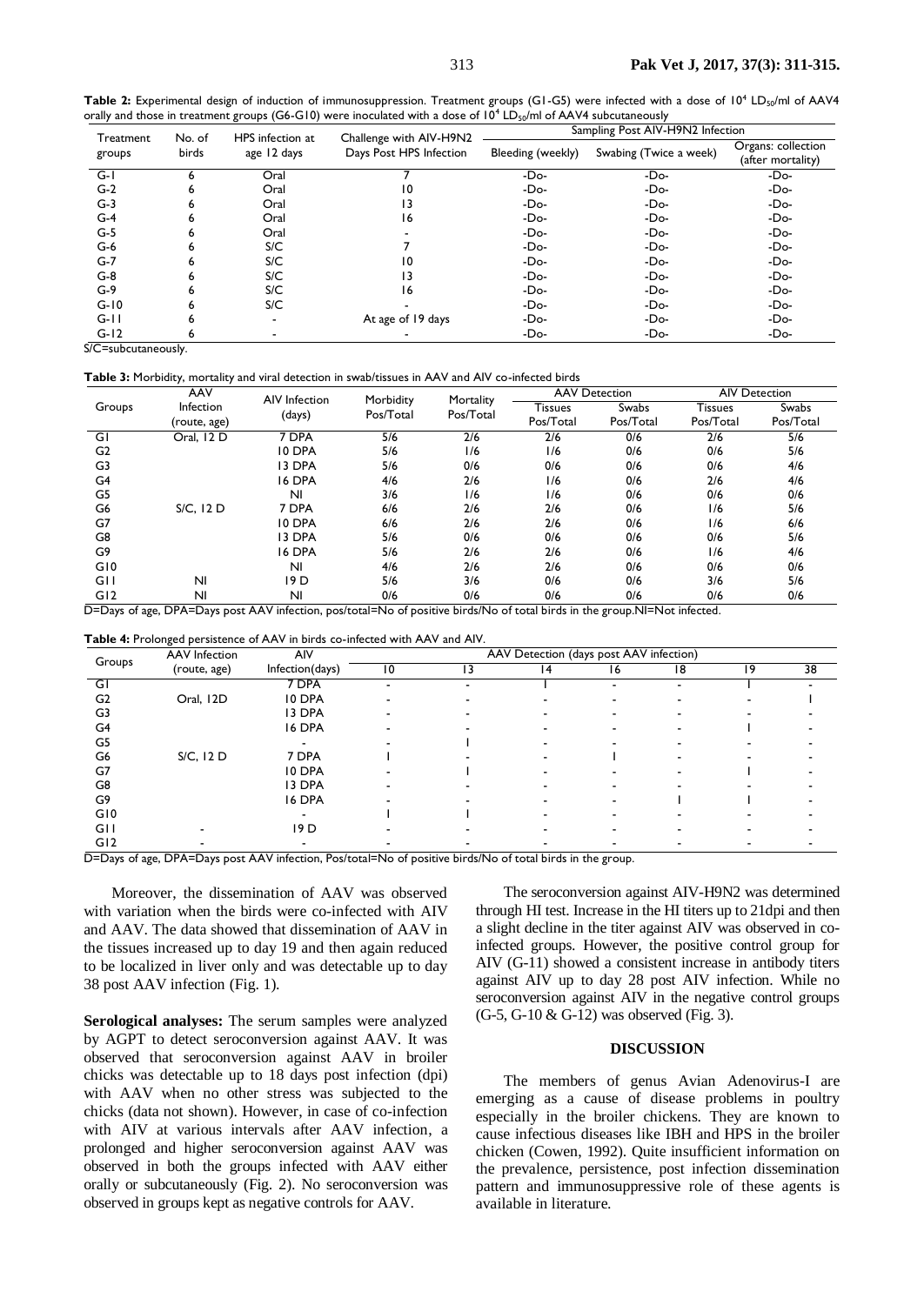

**Fig. 1:** Post Infection Dissemination Pattern of AAV in terms of number of tissue positive for presence of AAV through PCR. Different days when AAV positive mortalities observed in various treatment groups are shown on x-axis. Whereas y-axis indicates the maximum number AAV-4 positive tissues from each bird at that specific day post AAV-4 infection. Different treatments administered to groups G1-G12 are; G1-G4 were infected through orally and AIV intranasally, G5 was positive AAV control infected orally, G6-G9 were infected AAV via sub cut route and AIV intranasally, G10 was positive AAV control infected subcutaneously, G11 was only given AIV H9 infection intranasally and G12 was non-infected control.



**Fig. 2:** Seroconversion against AAV-4 detected through AGPT at different time intervals post infection. Different treatments administered to groups G1-G12 are shown on x-axis. Whereas y-axis indicates the number of AAV-4 antibodies positive birds at different days post AAV-4 infection. Different treatment groups are; G1-G4 were infected orally and AIV intranasally, G5 was positive AAV control infected orally, G6-G9 were infected AAV via sub cut route and AIV intranasally, G10 was positive AAV control infected subcutaneously, G11 was only given AIV H9 infection intranasally and G12 was noninfected control.

H9N2, A low pathogenic avian influenza virus (LPAIV) causes only transient mild clinical signs and seldom causes mortality in experimentally infected SPF chickens and poses a potential health risk to humans (Farzin *et al*, 2016; Lee *et al*., 2007). Previously it was believed that high mortalities in the field were due to environmental stress and concurrent secondary infection (Bano *et al*., 2003; Iqbal *et al*., 2013). Later on, it was found that the clinical signs were more severe in SPF chickens receiving cyclosporine (immunosuppressant agent) and infected with H9N2 than those observed in chickens which was only infected with H9N2 (Kwon *et al*., 2008). More severe results were obtained if ORT infection is followed by H9N2 AIV infection (Pan *et al,* 2012) In Pakistan, in recent years, a sudden rise in the

HPS incidence along with co-infection of AIV-H9N2 virus in commercial poultry has been observed. This combined infection of poultry resulted in heavy economic losses due to high mortality during the age of day 5-35 especially in case of broiler chicks. The situation was also observed with strong immunosuppression in the birds coinfected with AIV and AAV and various disease problems in elderly age later on in the affected flocks. Moreover, the isolation of AAV agent after 4<sup>th</sup> week of age was also surprising in the affected flocks. The situation was also confirmed by successful isolation of these co-infecting viruses at National Reference Lab for Poultry Diseases (NRLPD), Islamabad, Pakistan. During this study, quite interesting findings regarding HPS were observed. A 38 days persistence period of the HPS agent was observed in case of co-infection in the broiler birds. The current observations are in agreement with the previous observations where a persistence up to  $44<sup>th</sup>$  week of age has been reported in broiler breeders naturally infected with AAV (Ashraf *et al*., 2000). However, a persistence of only up to 7dpi was observed when the birds were challenged with AAV only and when there was no other stress subjected. These observations indicated that if any stress is subjected to the commercial poultry birds infected with AAV, the persistence could be prolonged.

Moreover, the increased AAV dissemination in various organs also suggested that the dissemination pattern of AAV varies according to the replication period of virus in the birds (Figure 1). More prolonged stress subjected to the poultry in the field, the more organs will be involved in the replication of AAV. Although the virus was detected in various organs during the study, however 100% virus detection in liver of positive samples suggested that liver was the primary site of the virus replication followed by the spleen and kidneys which had 63.64% and 36.36% detection rate, respectively (data not shown). Therefore, the predilection organs of AAV are only liver and spleen (secondary lymphoid) where the agent could survive and replicate more readily than the other lymphoid organs, either primary or secondary. (Naeem *et al*., 2001; Balamurugan and Kataria, 2006; Schonewille *et al.*, 2008).

These observations lead to hypothesis that the Avian Adenovirus might be present in the flocks in some latent phase, but the replication of the virus gets triggered to produce the clinical signs whenever there is a stress either by some infectious agent or due to variable extreme environmental conditions as in the developing countries like Pakistan where environmentally controlled sheds are not available readily for the rearing of commercial poultry.

The AAV virus was found to be an immunosuppressive agent as there was marked decrease in the development of HI antibody titers against AIV H9N2 in the groups co-infected with HPS followed by AIV-H9N2 during these experiments. However, a continuous increase in HI antibody titers against AIV, in the groups infected with AIV-H9N2 only, reflects that reactivation of AAV after external stress to the infection carrier birds can cause immunosuppression and increased mortality (Naeem *et al*., 1995; Toro *et al*., 2000). Similar pattern of HI antibody titers was also found by (Miniawy *et al.*, 2014).